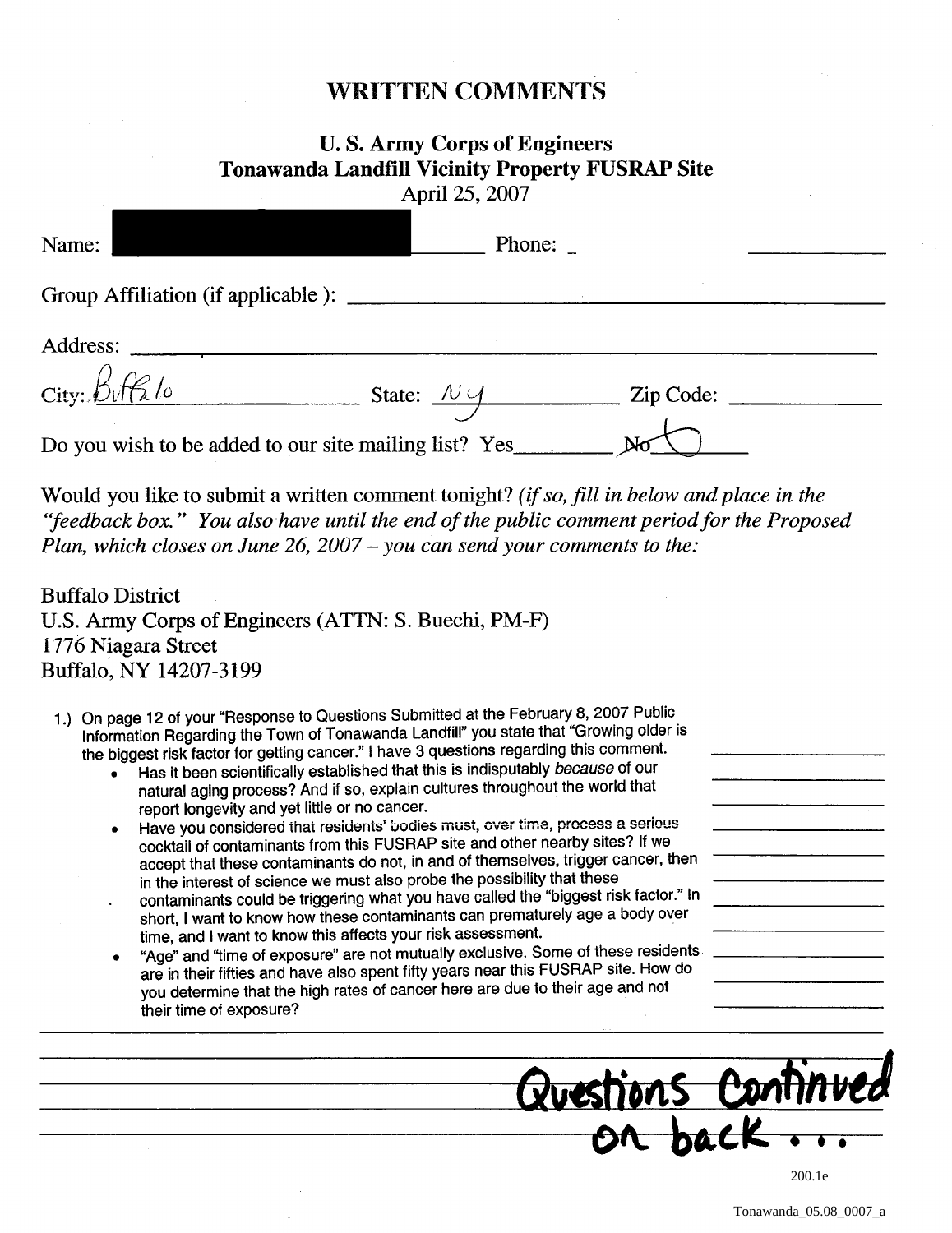2.) Shortly after 9/11 the EPA told residents to return to their apartments even though the air, as we found out later, was extremely contaminated. Firefighters were specifically told that it was ok to work in the rubble without filtration masks, and many of these firefighters are now dead or dying. While I'd like to respect the EPA because it was created with good intentions in mind, I am concerned that they've lost credibility because of 9/11 and also because they have been working closely with the Bush Administration, which is infamous for loosening environmental laws. Until our EPA behaves like an Environmental Protection Agency should, would you consider basing your cleanup decision on stricter data?

3.) When saying that the cancer rates do not seem higher than "what is to be expected" in the areas surrounding this FUSRAP site, it does not seem to correlate with what the residents have seen and experienced. Would you consider undertaking a new survey, one that goes door-todoor? (I know this cannot be too expensive because Buffalo went door-to-door to collect dog registration fees.) I believe there would even be people who'd volunteer to help you collect data for this survey. I just don't want to see you make a decision based on what could be bad data. It would be a great comfort to the residents of these afflicted neighborhoods if you could see what they see, and then make your decision.

 $\sim$